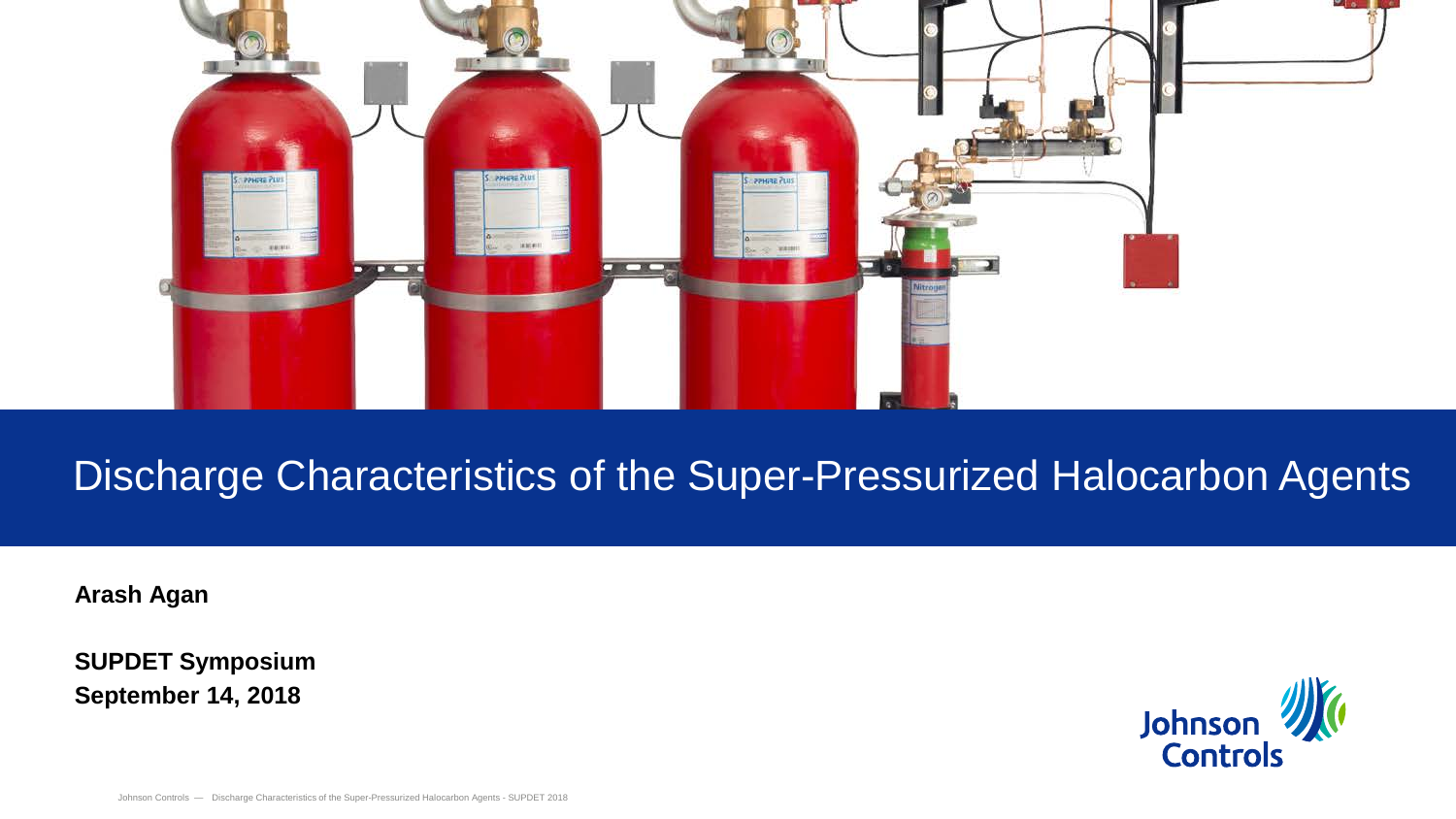## **Outline**

- **Introduction**
- **-** Objectives
- **Numerical Model** 
	- Assumptions and limitations
	- **Consevation equations**
	- Algorithm
	- Computer program
- **Results**
- **Discussions**
- **Future Work**

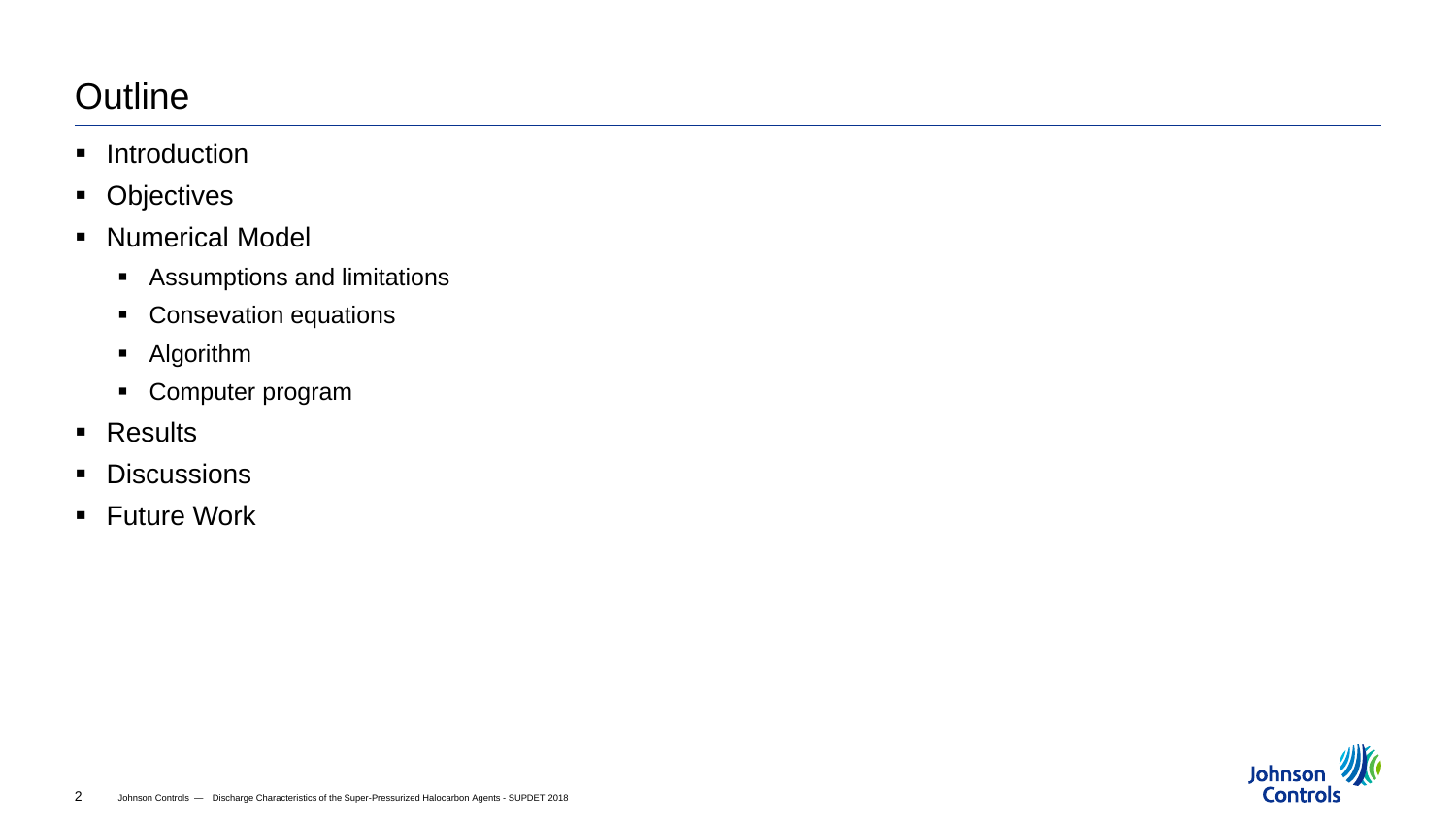### Introduction

- Using the pressure of Nitrogen
- Types of discharge
	- **Super-Pressurization**
	- Nitrogen in separate container
- Pushing the limits
	- **Increasing container pressure**
	- **Increasing the fill density inside the container**
	- **If** Increasing the pipe to agent volume ratio
- Comply with NFPA standards
	- 95% discharge time
	- **Pressure at the nozzles**



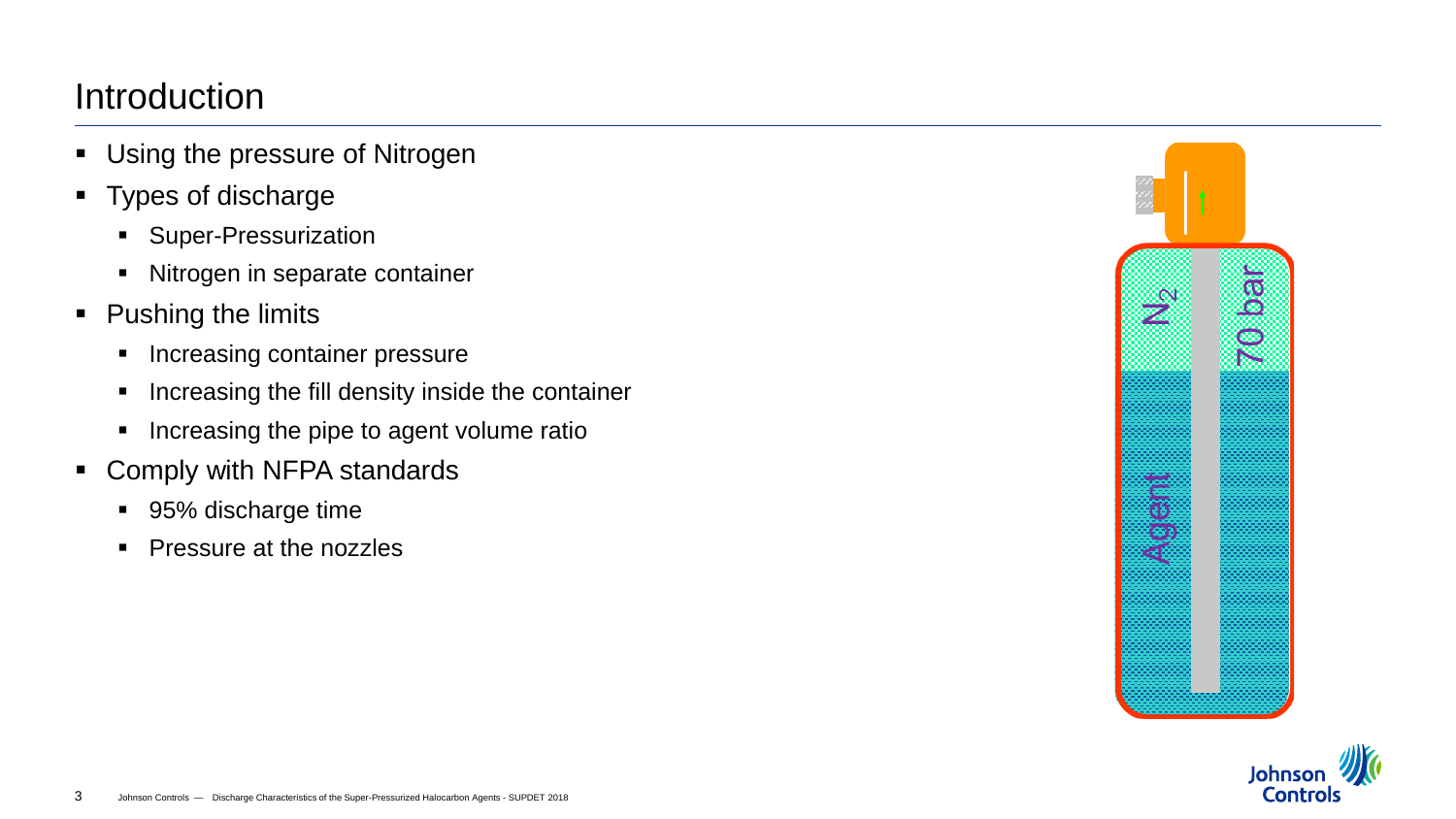### **Objectives**

- Create a mathematical model for the container discharge
- Analyze the properties of the container during the discharge
- Find the limits of pressure, fill density, ...
- Compare the performance of different materials as agent/inert gas

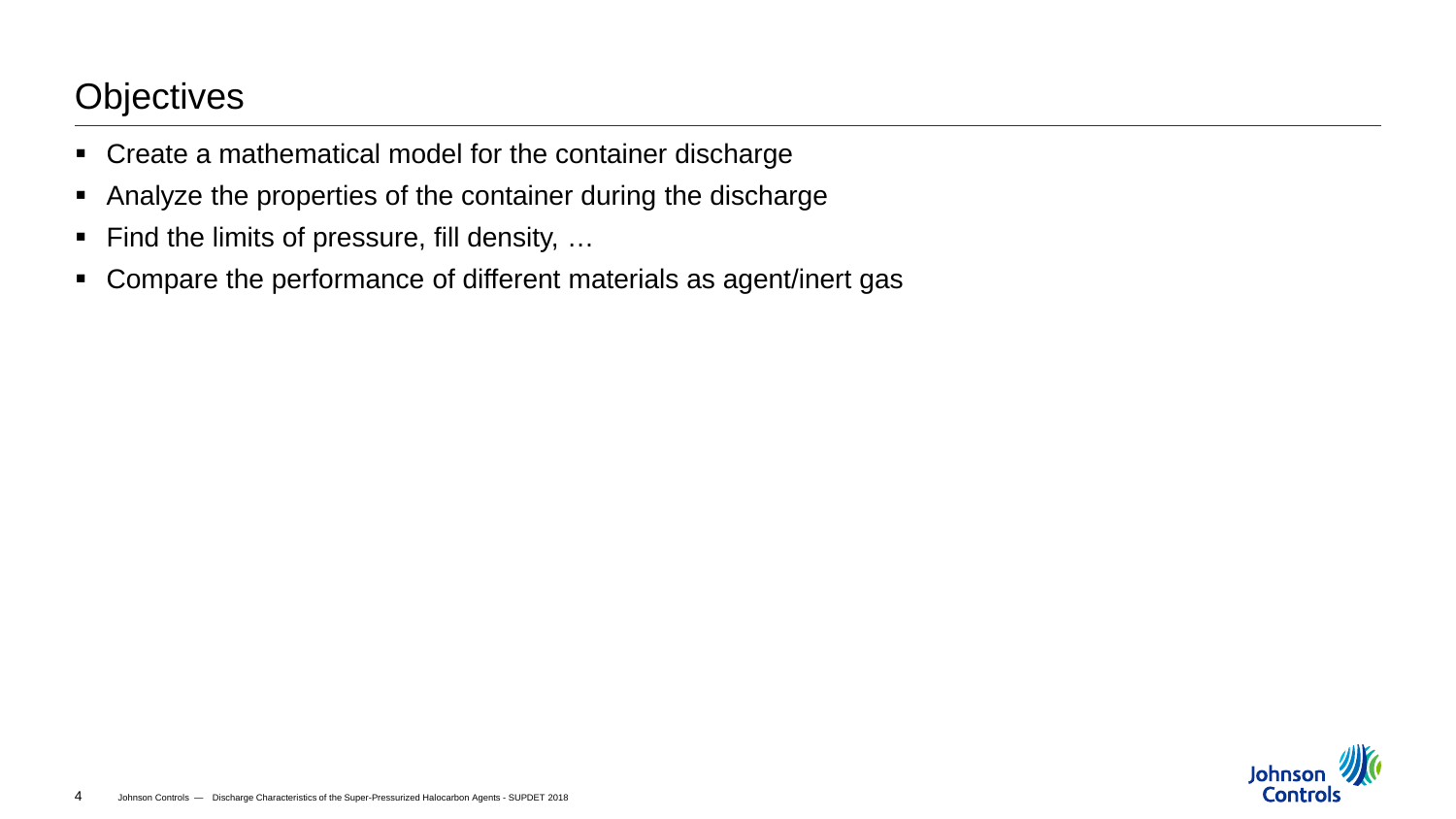# Numerical Model

- **-** Assumptions
- **Conservation Equations**
- **Algorithm and Computer program**

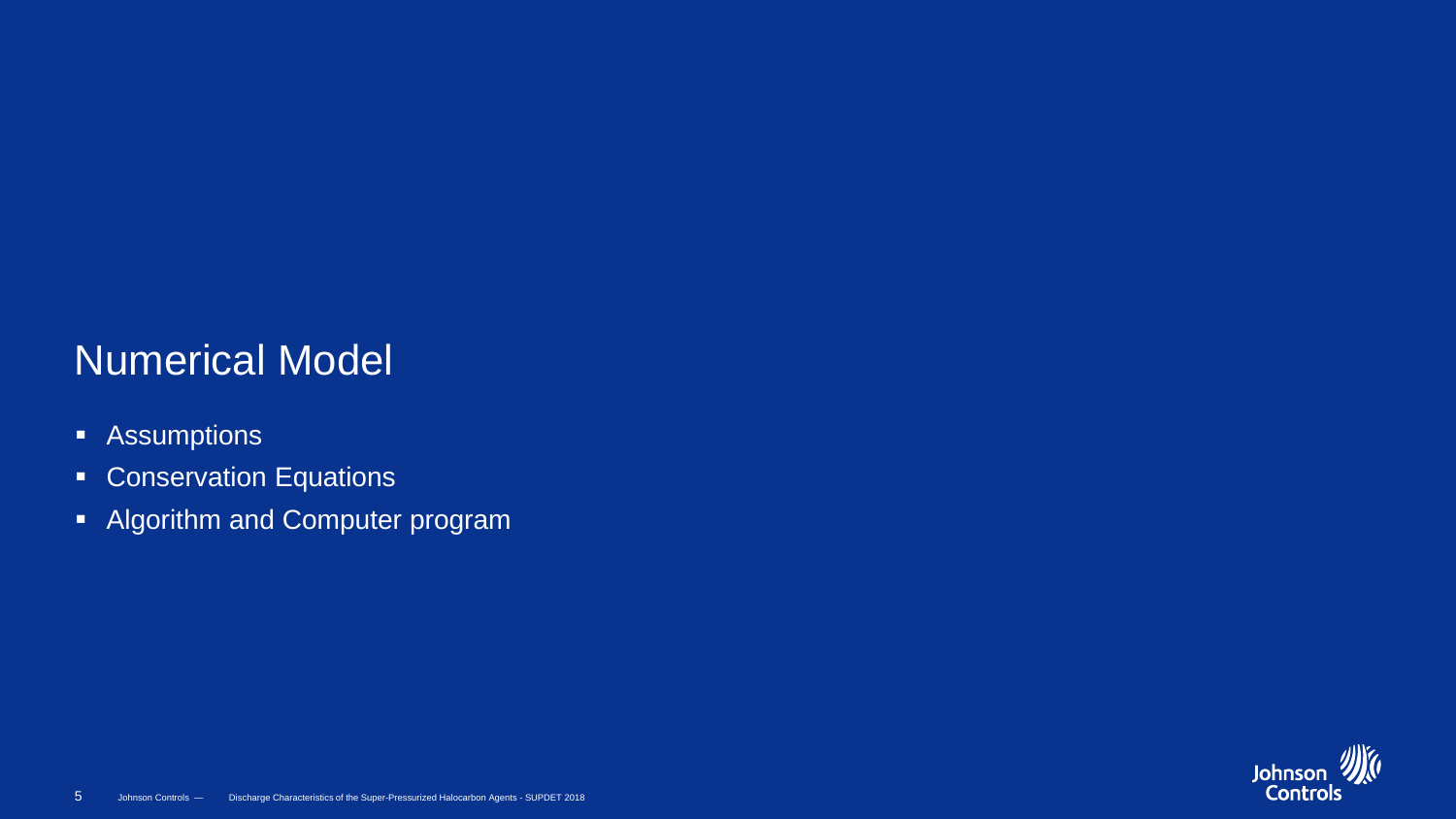### Numerical Model - Assumptions

- Container volume is constant
- **EX Isentropic process (Adiabatic and reversible process)**
- **Inertial effects are negligible**
- **Thermodynamic equilibrium inside the container**
- **Inherent properties of materials only change with temperature**

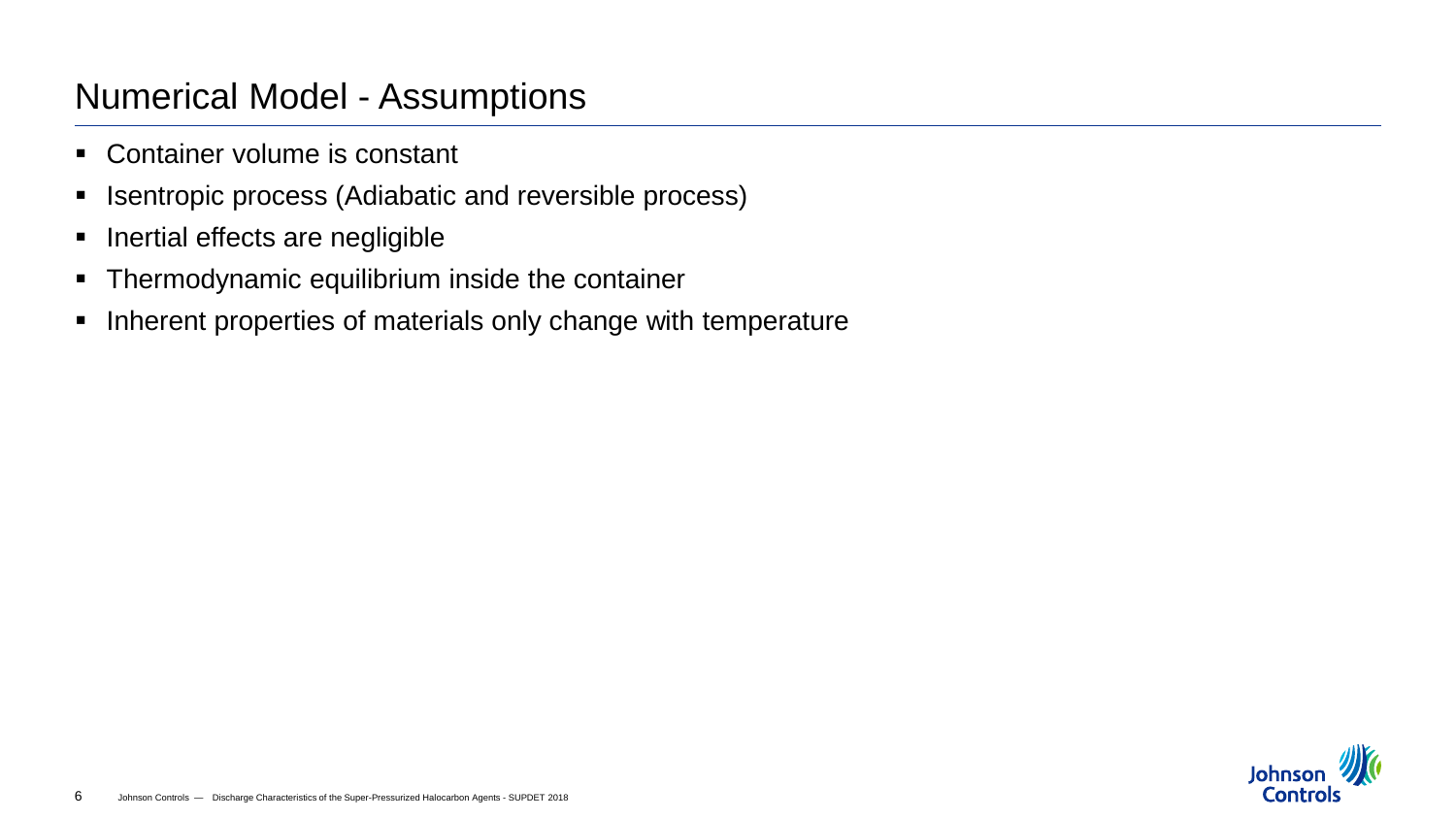### Conservation Equations

**-** Continuity

$$
\left(m_{vapor} + m_{liquid} + m_{Nitrogen}\right)_1 =
$$
\n
$$
\left(m_{vapor} + m_{liquid} + m_{Nitrogen}\right)_2 + \dot{m}_{out}\Delta t
$$

**ISENT ISENT PROCESS** 

$$
(m_{liquid}S_{liquid})_1 - \dot{m}_{out} \Delta t (S_{liquid})_1 =
$$
  

$$
(m_{vapor}S_{vapor} + m_{liquid}S_{liquid} + m_{Nitrogen}S_{Nitrogen})_2
$$

Constant Container Volume

$$
\left(m_{liquid}^{1}v_{liquid}^{1} + m_{vapor}^{1}v_{vapor}^{1}\right)_{T1} =
$$

$$
\left(m_{liquid}^{2}v_{liquid}^{2} + m_{vapor}^{2}v_{vapor}^{2}\right)_{T2}
$$

**Nitrogen Pressure** 

$$
P_2 = \frac{RT_2}{(m_{Nitrogen}v_{Nitrogen})_2}
$$

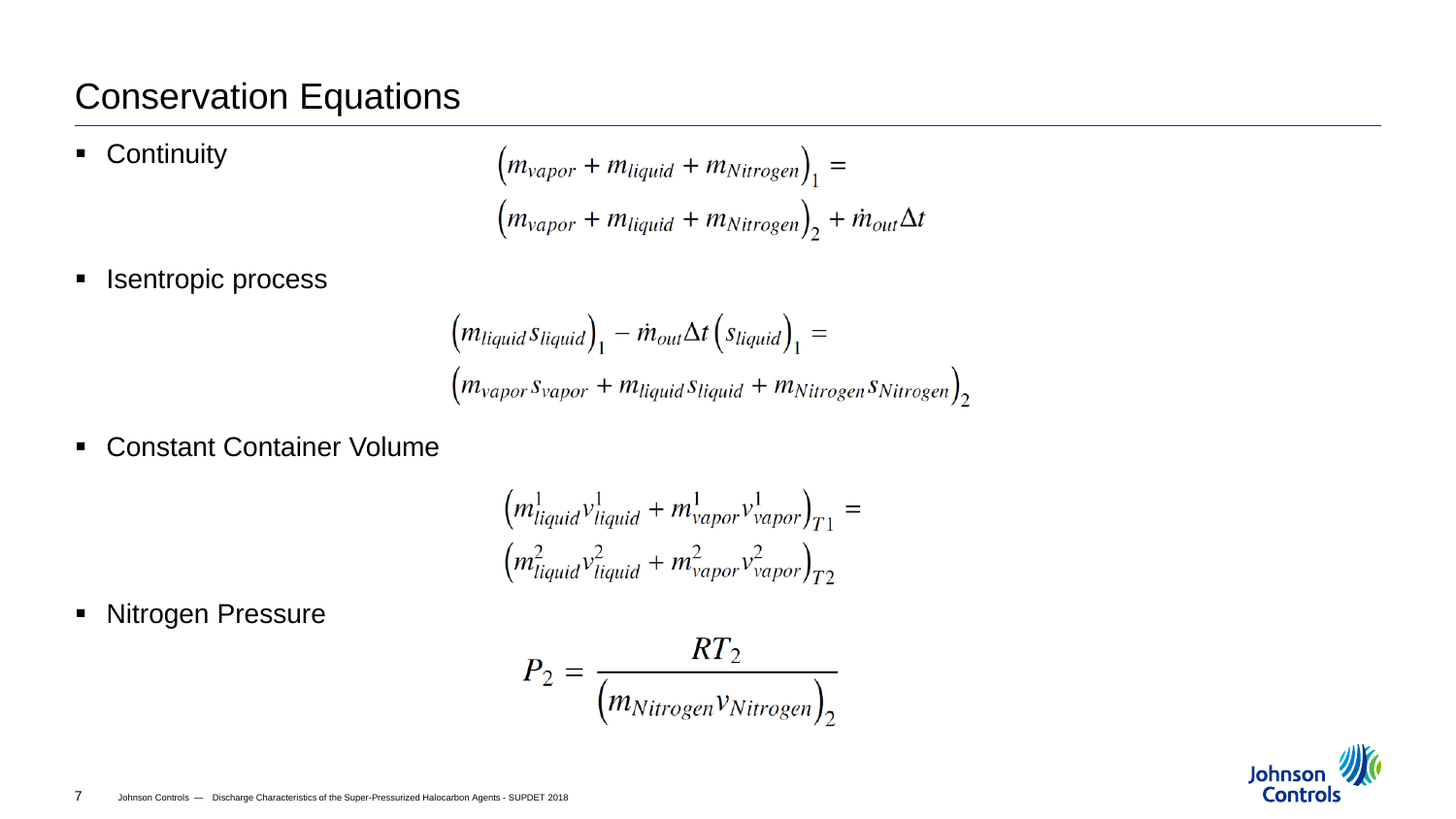### Algorithm and Computer Program

- Algorithm
	- $\blacksquare$  Initial condition of the container
	- Guess value for the discharge of liquid agent
	- Calculate the properties of the tank using properties of the agent at the lower temperature
	- Compare the calculated properties to the Nitrogen's properties
	- Adjust the guess value until the solution converges for the next available properties at lower temperature
	- Set the initial condition to the calculated condition and start over
- Computer program
	- Object oriented
	- Material properties saved as a separate file
	- Extendable to any Agent/Inert gas
	- Interfaces for different unit systems
	- Verbose/Concise result reporting

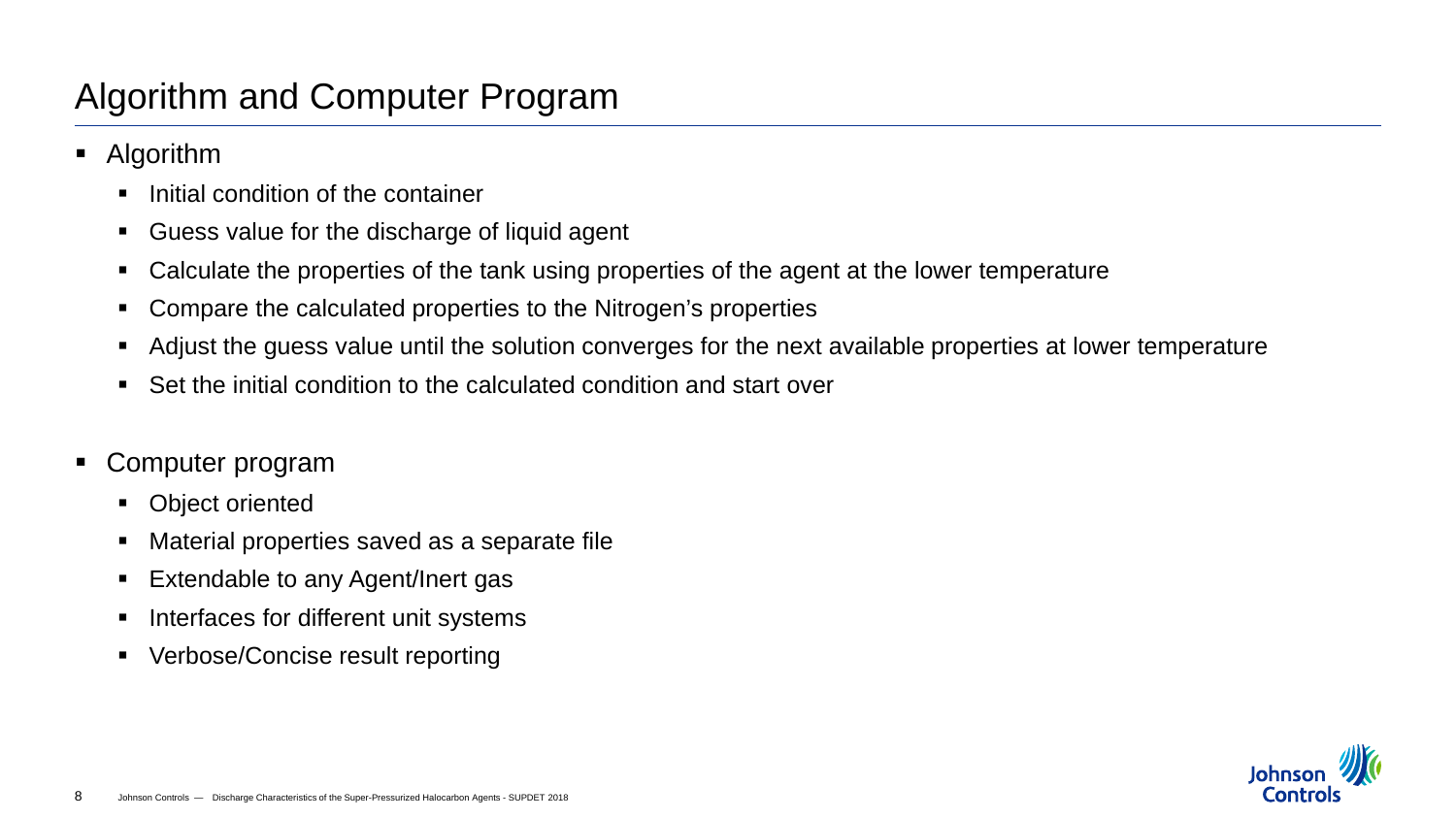## **Results**

- **Comparison to NFPA 12A (Halon 1301)**
- **Comparison to experimental data (FK-5-1-12)**
- **Comparing Halon 1301 to FK-5-1-12**

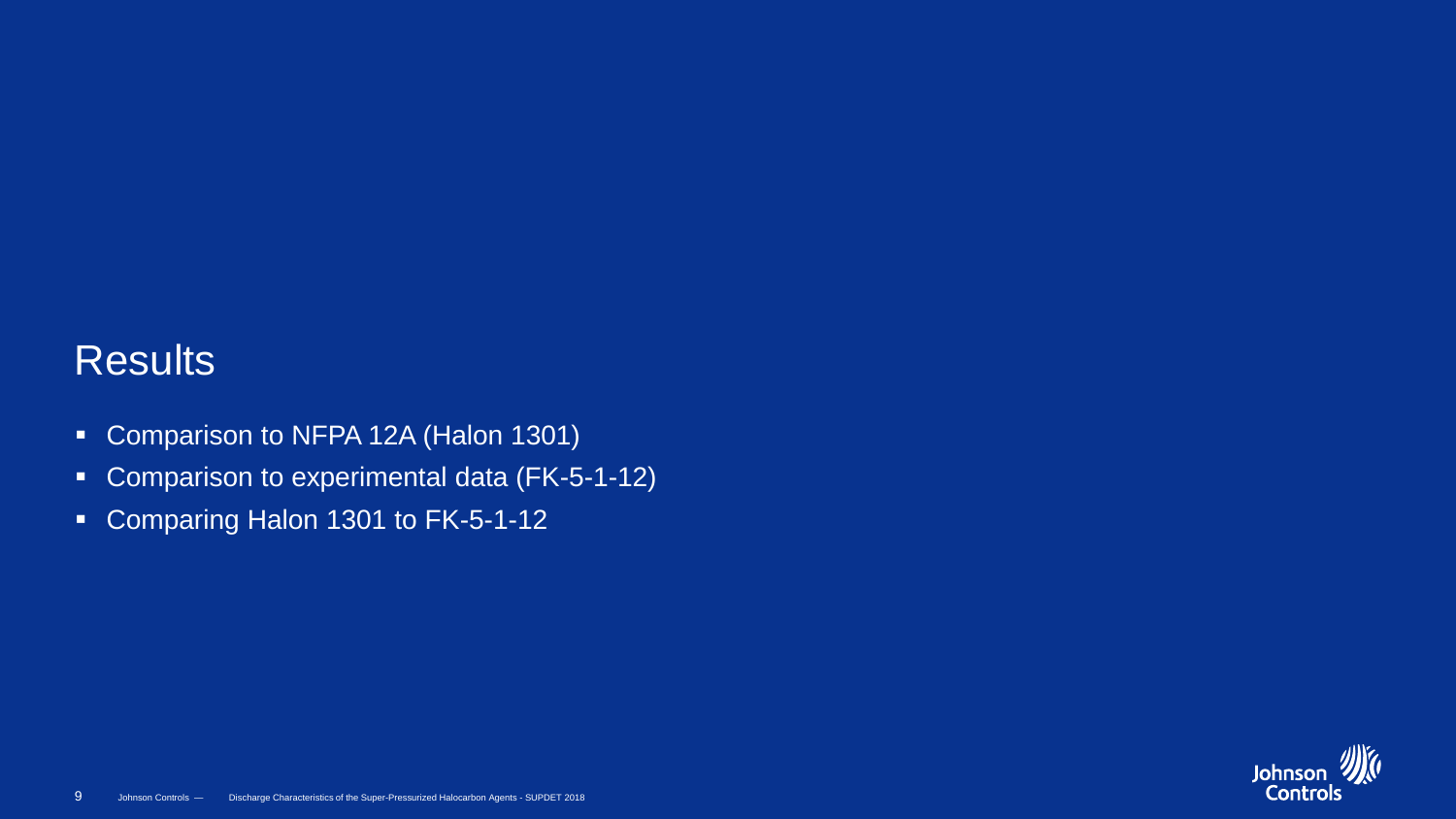### Results – Comparison to NFPA 12A results



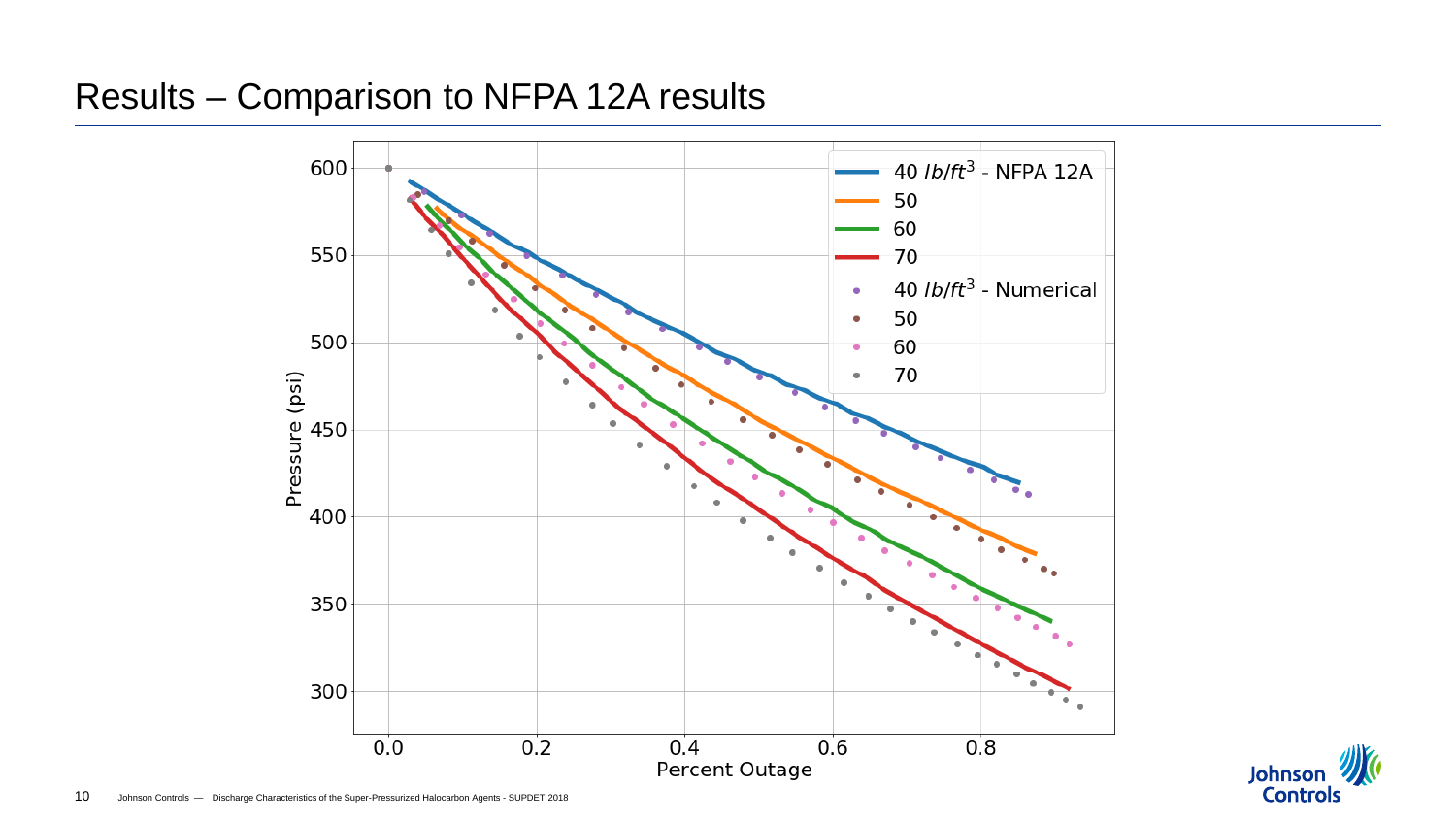#### Results – Comparison to experimental results



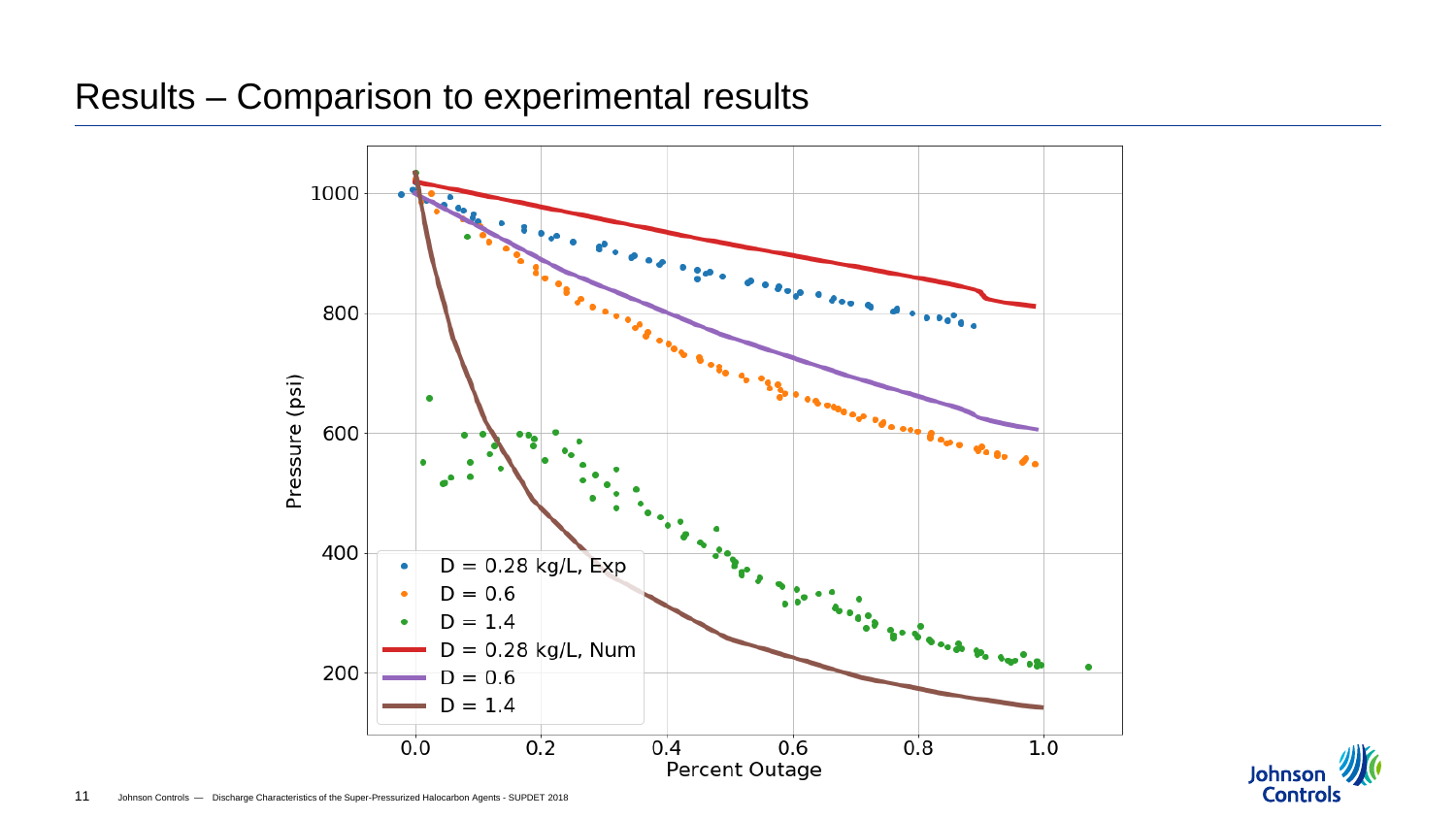#### Results – Comparing Halon 1301 to FK-5-1-12 discharges



Johnson **//** 

**Controls**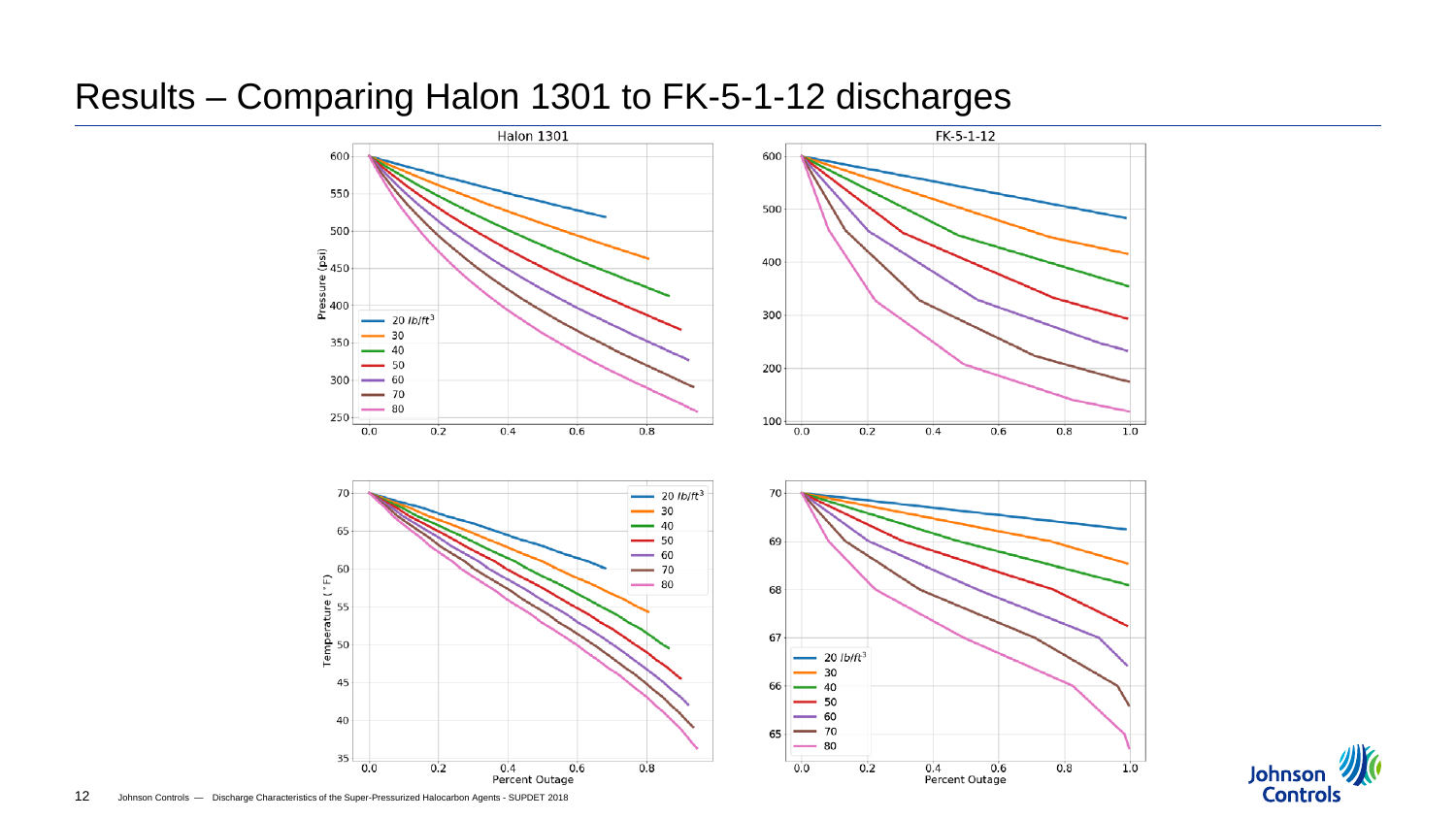### Discussion – Inertia effects

- **10s discharge time (NFPA 2001)**
- **Higher mass of agent results in** higher mass flow rate



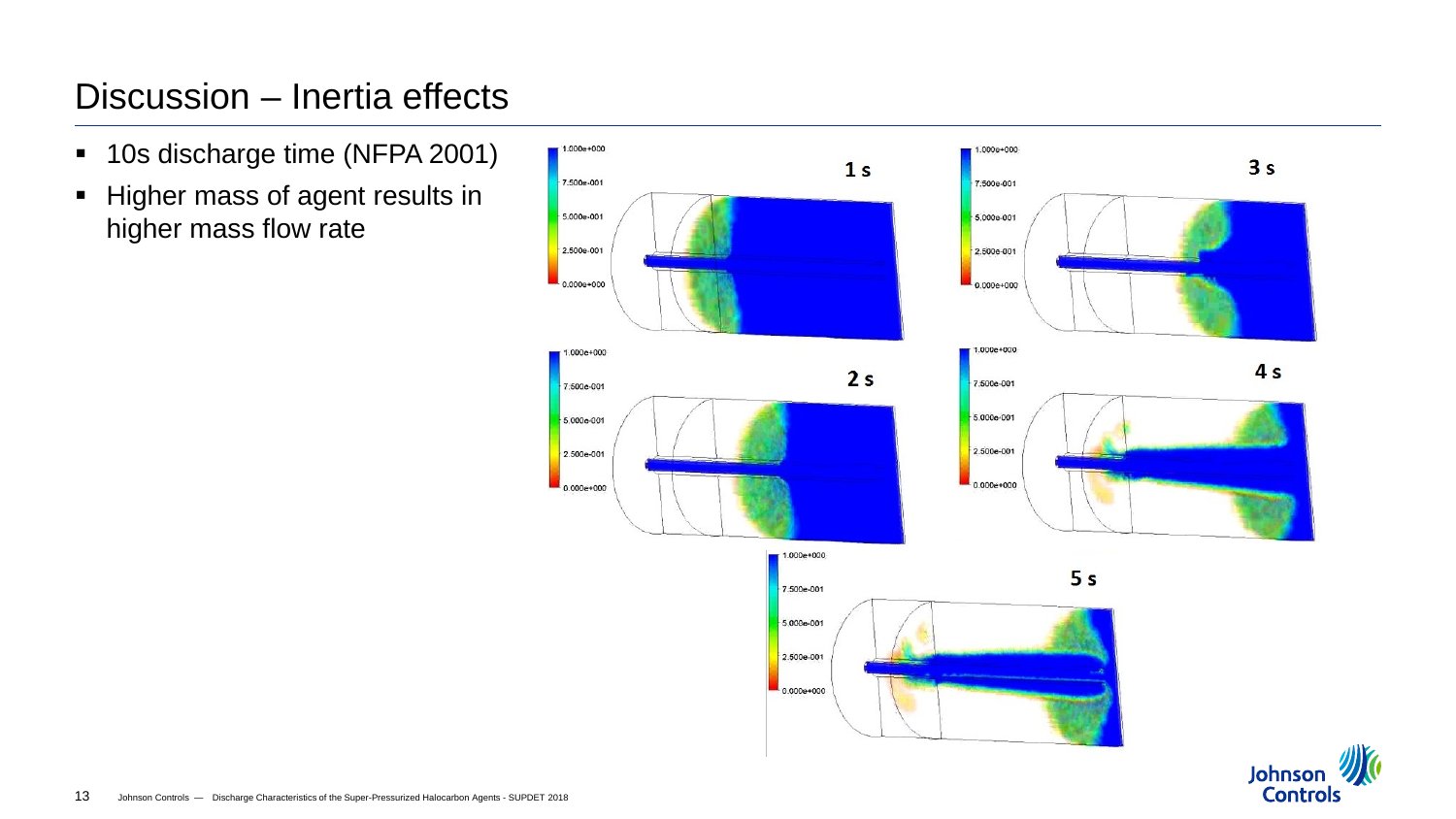### Discussion – Hydraulic Calculations

- Container properties as a starting point for hydraulic calculations
- **Highly transient process**
- **Two phase flow process**
- **Turbulence and heat transfer**
- Definition of design pressure in NFPA 12A and 2001
- Restrictions on the design pressure
- Flow characteristics at tees

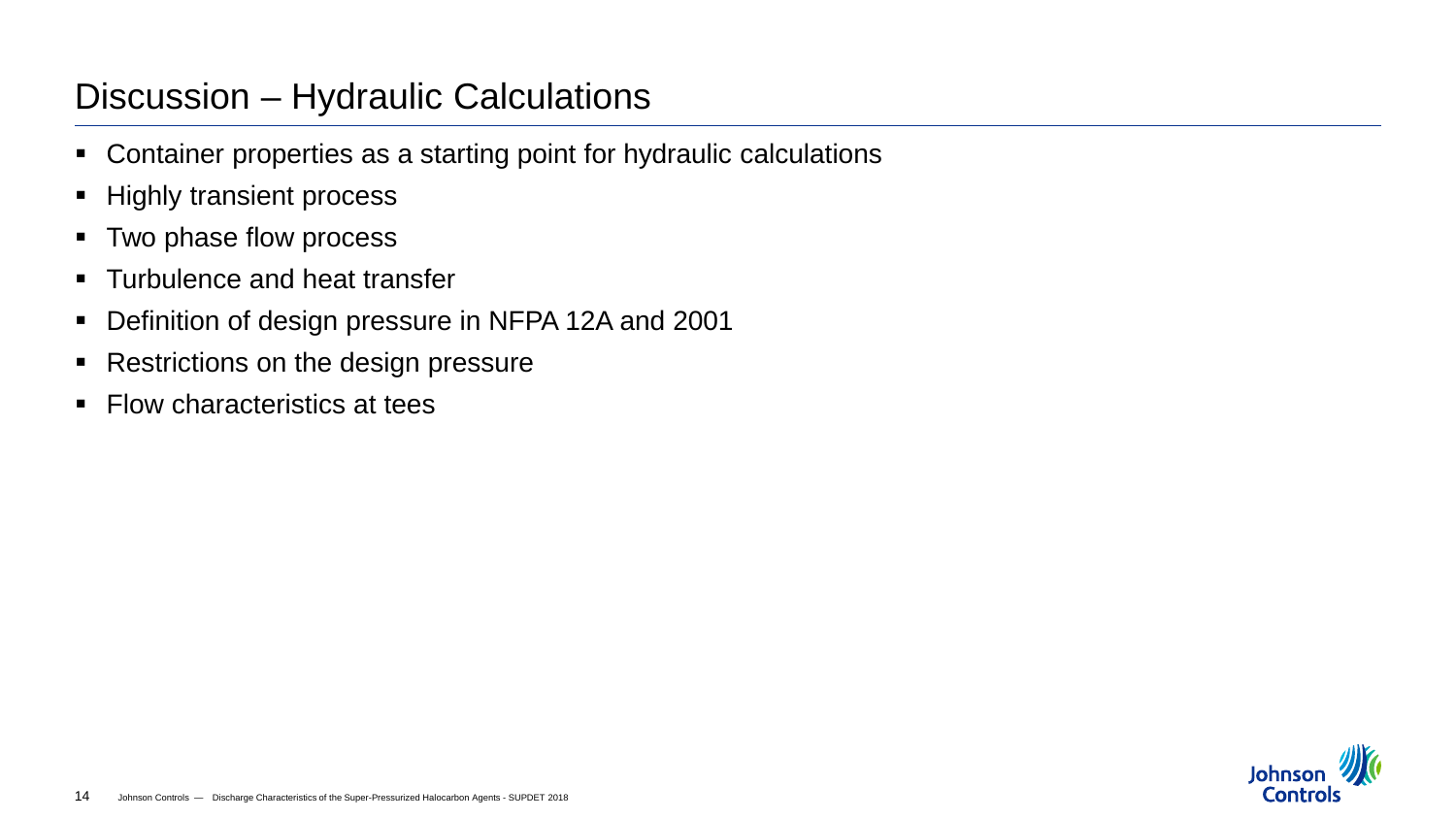## Future Work

- Optimization of the container geometry
- **Effect of substituting Nitrogen with other gases**
- **-** Looking at the container discharge of other halocarbon clean agents
- **Transient hydraulic calculations**